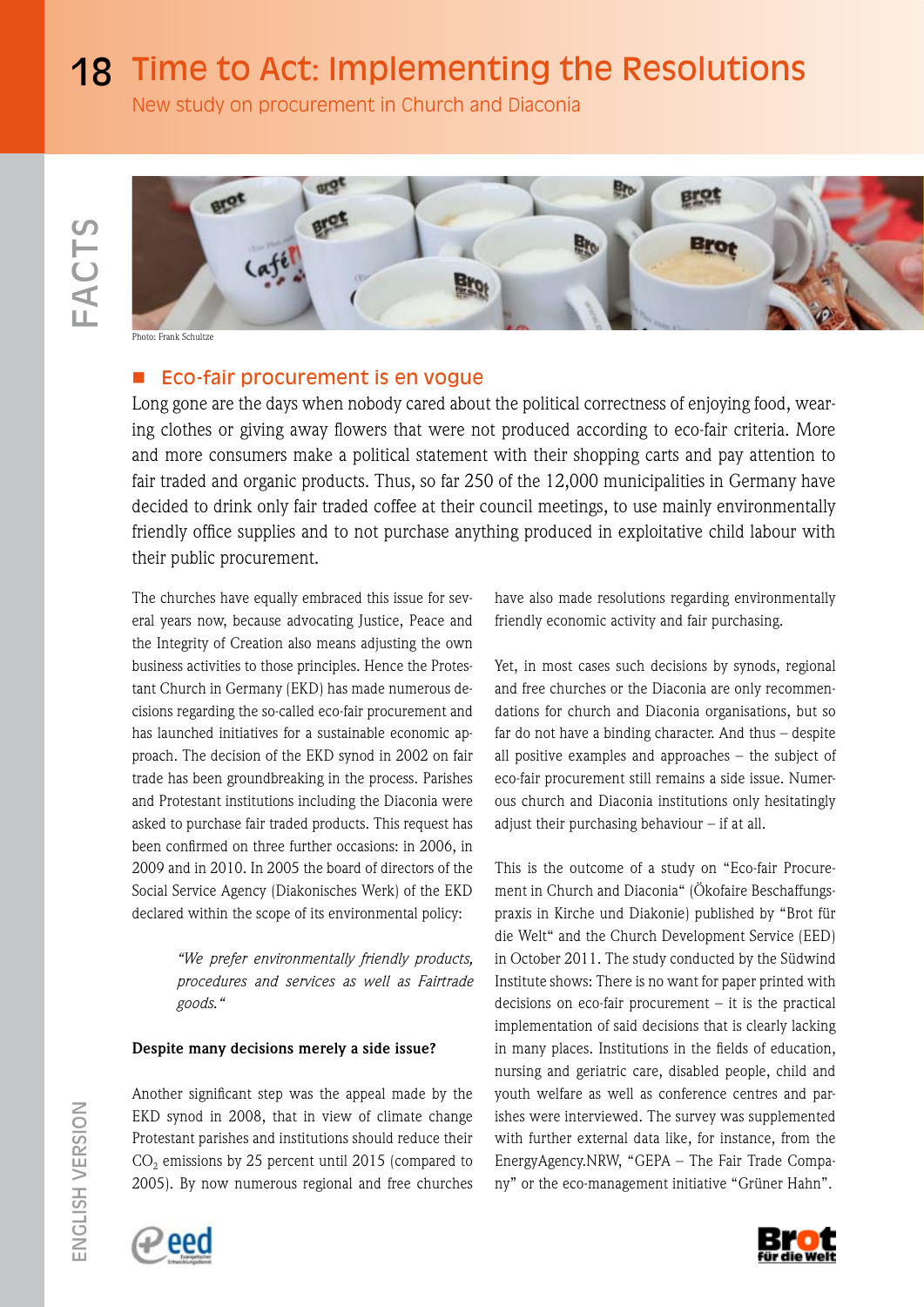

Photo: Christof Krackhardt

Most progress has been made in the field of energy. Over 600 parishes and church institutions practice systematic eco-management. Since 2009 the Protestant Church in Württemberg has been working on collecting data on electricity, heat and water.

In the Protestant-Lutheran Church Schaumburg-Lippe the energetic condition of church buildings was assessed with the assistance of the University of Hannover. An "Innovation Fund" has been set up to allow the instalment of new photovoltaic systems. In addition to that parishes and institutions nationwide participate in initiatives for church eco-management like the "Grüne Hahn/Grüne Gockel". In numerous church buildings attention is given to energy-saving, for instance, by turning electronic devices off when they are not in use, thus avoiding the standby mode. Plus, more than half of the institutions surveyed in the study purchase green electricity.

The implementation of social criteria in procurement and purchasing, however, does not look so bright. One glance at Fairtrade illustrates that despite all church confessions the degree of implementation is strongly fluctuating. The residential institutions of the Diaconia, for instance, spend almost 766 million euros per year on food. Yet the share of organic or fairtraded products remains marginal – for over two thirds of these institutions it is assessed to be at less than ten percent.

#### **Pioneer fairtraded coffee**

Only fairtraded coffee has taken a pioneering role – owing, among other things, to initiatives such as the action "Fair Coffee into the Churches". The initiative dates from the German Protestant Kirchentag (church conference) in 2001 in Frankfurt. There the representatives of some regional churches determined that even at events hosted by the Church the catering did not follow fair criteria. Ever since the action "Fair Coffee into the Churches" supports church bulk consumers with great success in adjusting their provisions to fairtraded coffee and other fair products like, for instance, sweets, tea or orange juice. In addition, the action "fair pleasures  $-$ 2,000 parishes drink fair" promoted serving fairtraded coffee especially in parishes.

Still a drop of bitterness falls into the subject of Fairtrade. According to the Südwind study fairtraded coffee divides the church institutions into two extremes: either the coffee consumption has been completely adjusted to an eco-fair assortment — or not at all. The author of the study, Südwind board member Jiska Gojowczyk, suggests less objective barriers as causes for this than rather "routine, idleness and non-stated prejudices." Price differences between fairtraded and conventional coffee – a much-quoted argument against the adjustment – were "in practice almost insignificant," writes Gojowczyk. Admittedly Fairtrade certified coffee was a bit more expensive per pound; but usually the quality and yield of the fairtraded product were considerably better than that of the conventional coffee.

And the study illustrates: Currently an estimated 2,000 tons of coffee are brewed in all residential Diaconia



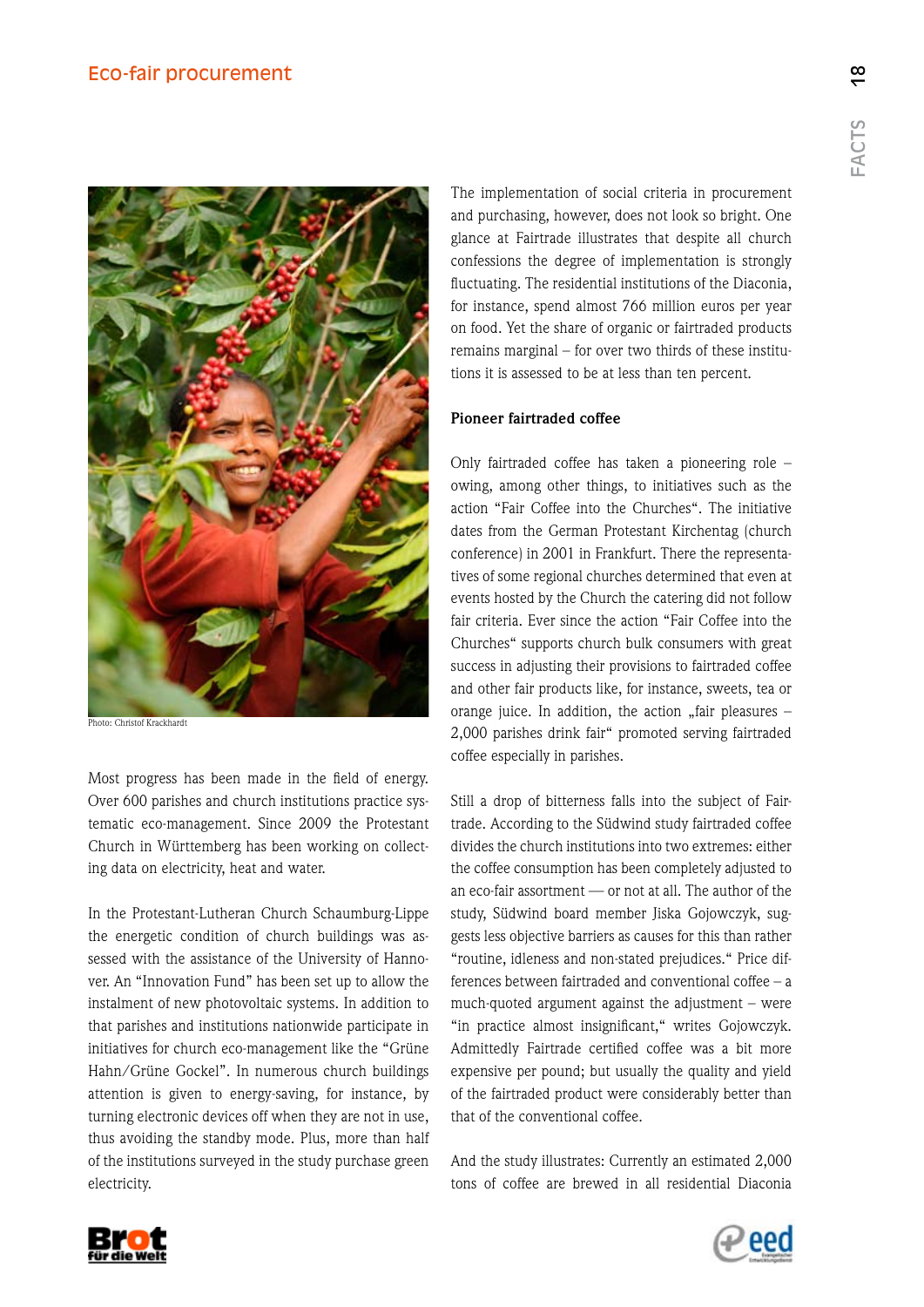institutions together. If in 2012 all Diaconia institutions would serve fairtraded coffee this would increase the sales of Fairtrade coffee by 28 percent compared to 2010. Coffee farmers in Mexico, Guatemala, Columbia, Ethiopia or Tanzania could thus benefit from an additional 390,000 euros more in Fairtrade premiums.

# **Less tomato salad in November**

The study comes up with further and equally impressive sample calculations. If, for example, all people who are accommodated in residential Diaconia institutions would only once do without an off-season tomato salad in November and eat cauliflower or arugula salad instead, that would save approximately nine tons of  $CO<sub>2</sub>$ . And obviously adjusting to organic food would be environmentally friendlier and healthier – but in many church institutions it is regarded as problematic given the fact that organic meat is considerably more expensive and its procurement more complicated.

The alternative, to reduce meat consumption and generally offer more vegetarian food, also causes problems in many places. According to the study residents of retirement homes are particularly unwilling to get accustomed to that. But an example from the neighbouring country Austria proves that it is nevertheless possible to provide social enterprises with both, organic as well as fairtraded dishes: The Hospital of the Brothers of Mercy (Krankenhaus der Barmherzigen Brüder) in Vienna once a week offers a Fairtrade menu that is savoured by everyone.

Regarding office supplies there cannot be a uniform picture presented here either. While the surveyed church parishes, hospitals and institutions of child and youth welfare as well as elderly care hardly use any recycling paper, the proportion of administration and conference centres is, however, quite large. The staff of several institutions complained that concerning office supplies they often did not know who offers sustainable products. At the same time a conscious procurement of office equipment would definitely pay off. For instance, if in the purchase of printers attention would not exclusively be given to the purchase price, but also to power usage,



Photo: Christof Krackhardt

toner system and ink consumption of the device, this could considerably reduce costs in the long run.

Yet still some office products can indeed only be procured with difficulty according to eco-fair criteria, if at all: There is no fairtraded computer – because by the time a PC arrives at the desktop his components have already travelled around the whole world. So far it seems difficult to control exactly which labour conditions prevail where. But transparency is an urgent matter here – because it is no secret that, for instance, the ore coltan, which is used in many mobile phones and computers, is mined under inhumane conditions in Africa.

Looking into the churches' mobility shows that in this area – just as in the afore-mentioned areas – much more sustainable action is required. The outcome of the Südwind study in this regard is: The staff in twelve of the surveyed institutions is frequently making business trips by air – an average of  $20.6$  times annually per institution. Only five of these institutions offset their air-travel carbon emissions. In particular employees of administration, training centres and educational institutions are frequent flyers.

Here much improvement is needed, like occasionally switching to alternative and more climate-friendly transports or at least by carbon offsets. In the same way the